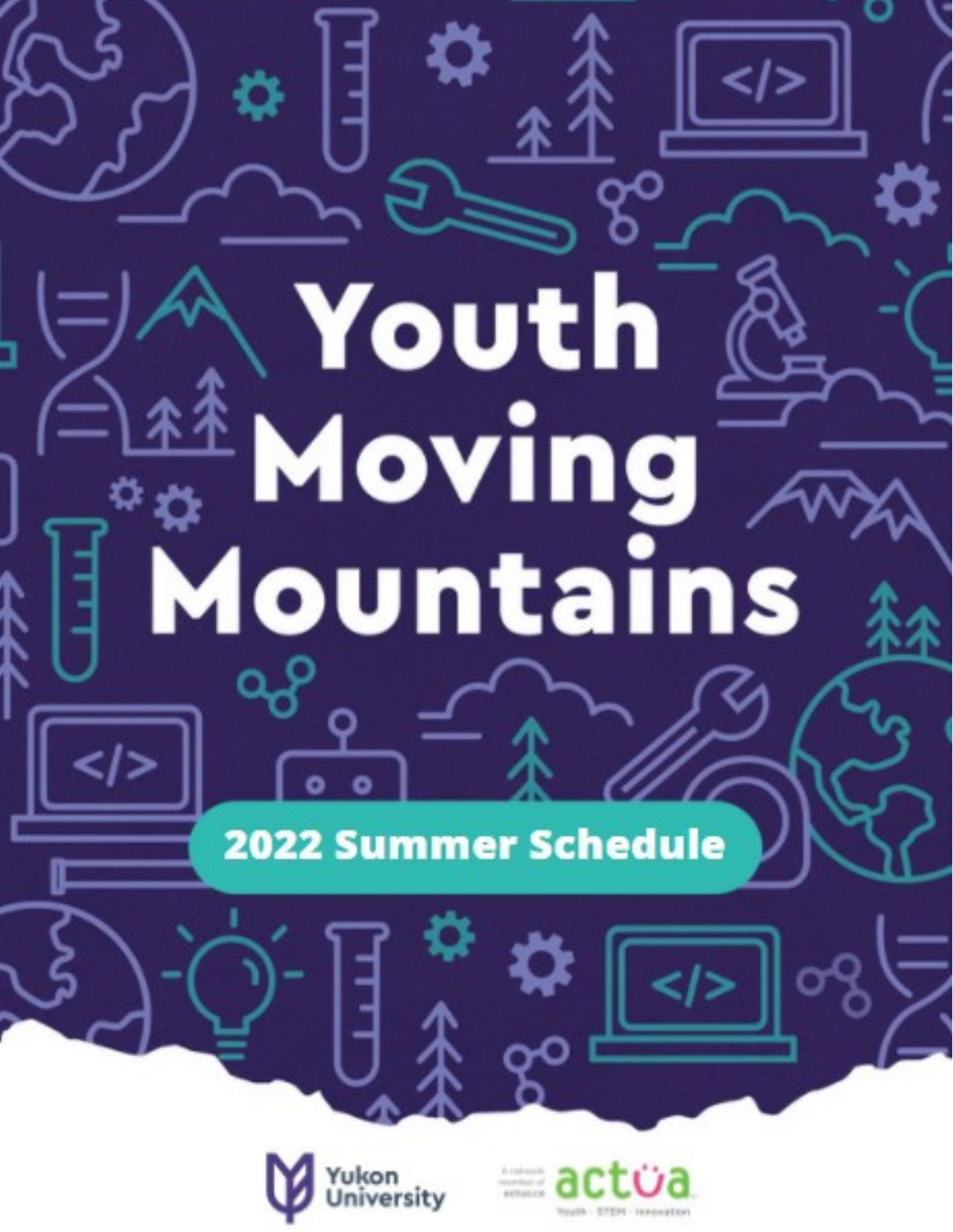**Week 1: June 22-24 (\*Three Day Camp) Cost: \$150**

**7-8 year olds: Chemistry Kids**

*In this camp, kids will discover the wonder of chemistry through fun interactive experiments and reactions. There will be plenty of games and outdoor time to keep their brains active. This camp is a three day camp.*

**9-10 year-olds: Green Thumbs – Plant Science**

*In this camp kids will learn about the wonderful world of plants. How do plants grow? What is soil science? How can I create an awesome garden?…These and many more questions will be answered! This camp is a three day camp.*

**10-12 year-olds: Ancient Explorers: Rocks, Fossils, and Artifacts**

*Campers will be immersed in the world of geology and anthropology. Campers will take part in fun treasure hunt-like activities that teach them about the earth's crust, dinosaurs, and human history. This camp is a three day camp.*

**12-14 year-olds: Carpentry Camp: Garden Bed Edition**

*In this three day camp, youth will learn the carpentry skills needed to build garden beds. Youth will also learn about plant and soil science to ensure their gardens are bountiful!*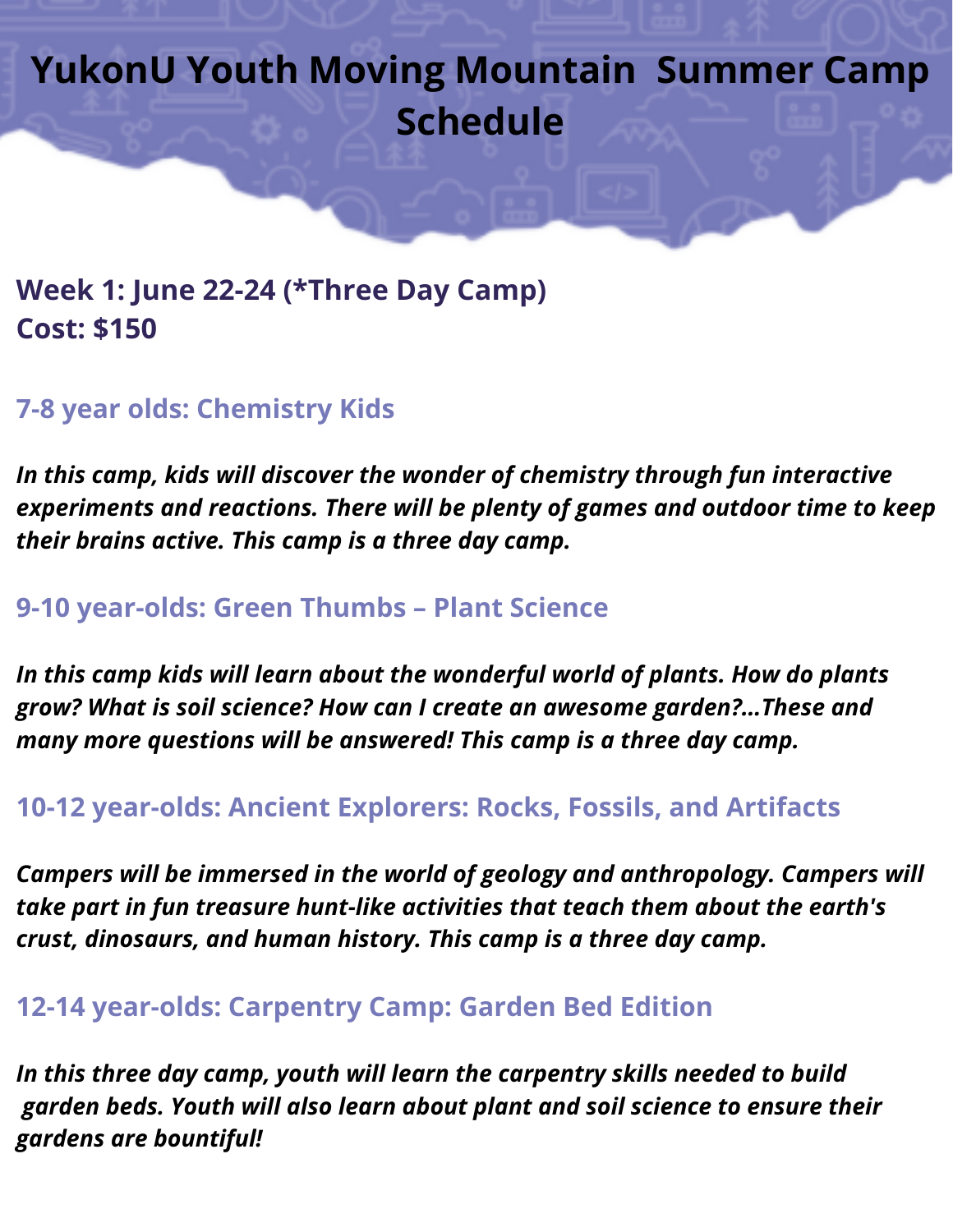# **Week 2: June 27-30 (\*Four Day Camp) Cost: \$200**

#### **6-7 year olds: Slammin' Salmon**

*In this camp youth will learn about the biology of salmon, caribou, and other important Yukon Animals. There will be engaging games, activities, and crafts to teach youth about Yukon's wonderful ecology.*

#### **7-8 year olds: Blast-Off!**

*This physics and engineering themed camp will teach youth about the engineering design process, so they can build their own unique rockets, planes, and cars. This camp will highlight the importance of math and physics. As always there will also be plenty of time outdoors to help youth stay active.*

#### **9-10 year olds: Chemistry Kids**

*In this camp, kids will discover the wonder of chemistry through fun interactive experiments and reactions. There will be plenty of games and outdoor time to keep their brains active. This camp is a three day camp.*

#### **10-12 year olds: Junior Coders**

*This camp will be a gentle introduction into some basic principles of coding. Youth will learn to navigate robots, set up weather reading sensors, and code simple video-games***.**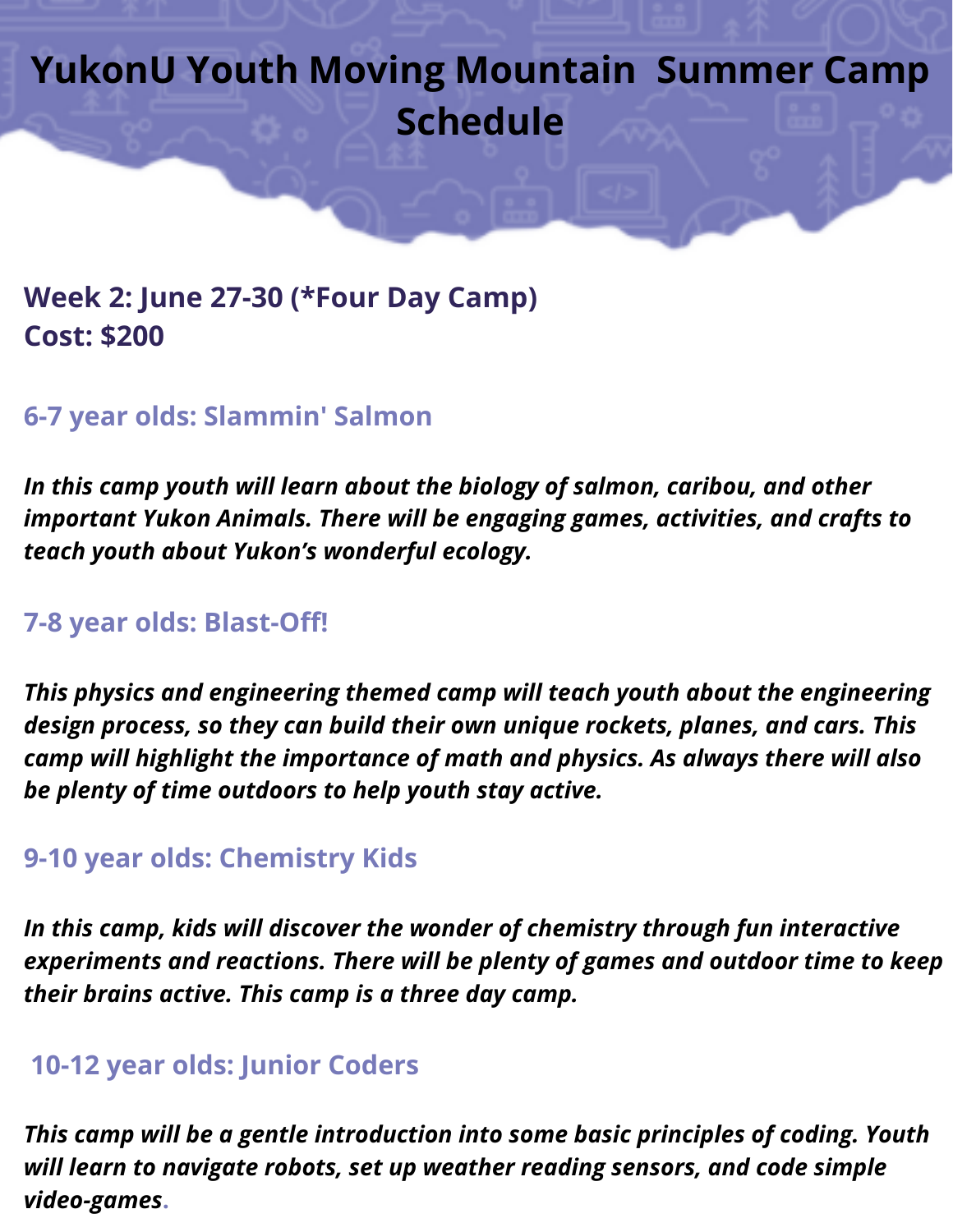**Week 3: July 4-8 Cost: \$250**

### **7-8 year olds: Out of the World Astronomy**

*Meteors, comets, pulsars, and solar winds, our celestial world is anything but boring! In this space themed camp, youth will build rovers, design their own spaceships, and shoot for the stars!*

## **9-10 year-olds: Machines through History**

*The wheel, pinhole cameras, the telescope, and the mars rovers… all these technological advances have changed the way humans have interacted with our surroundings. In this camp youth will learn about some of history's most famous machines and technology by building them. This creative hands-on camp will be sure to engage the up-and-coming Yukon engineers!*

### **10-12 year-olds: Out of the World Astronomy**

*Meteors, comets, pulsars, and solar winds; our celestial world is anything but boring! In this space themed camp, youth will build rovers, design their own spaceships, and shoot for the stars!*

### **12 to 14 year olds: Engineering and Robotics**

*This camp will expose youth to a myriad of activities in the realm of engineering and robotics. Youth will get exposed to different types of engineering: including chemical, mechanical, and electrical, as well as learning some basic coding to program robots.*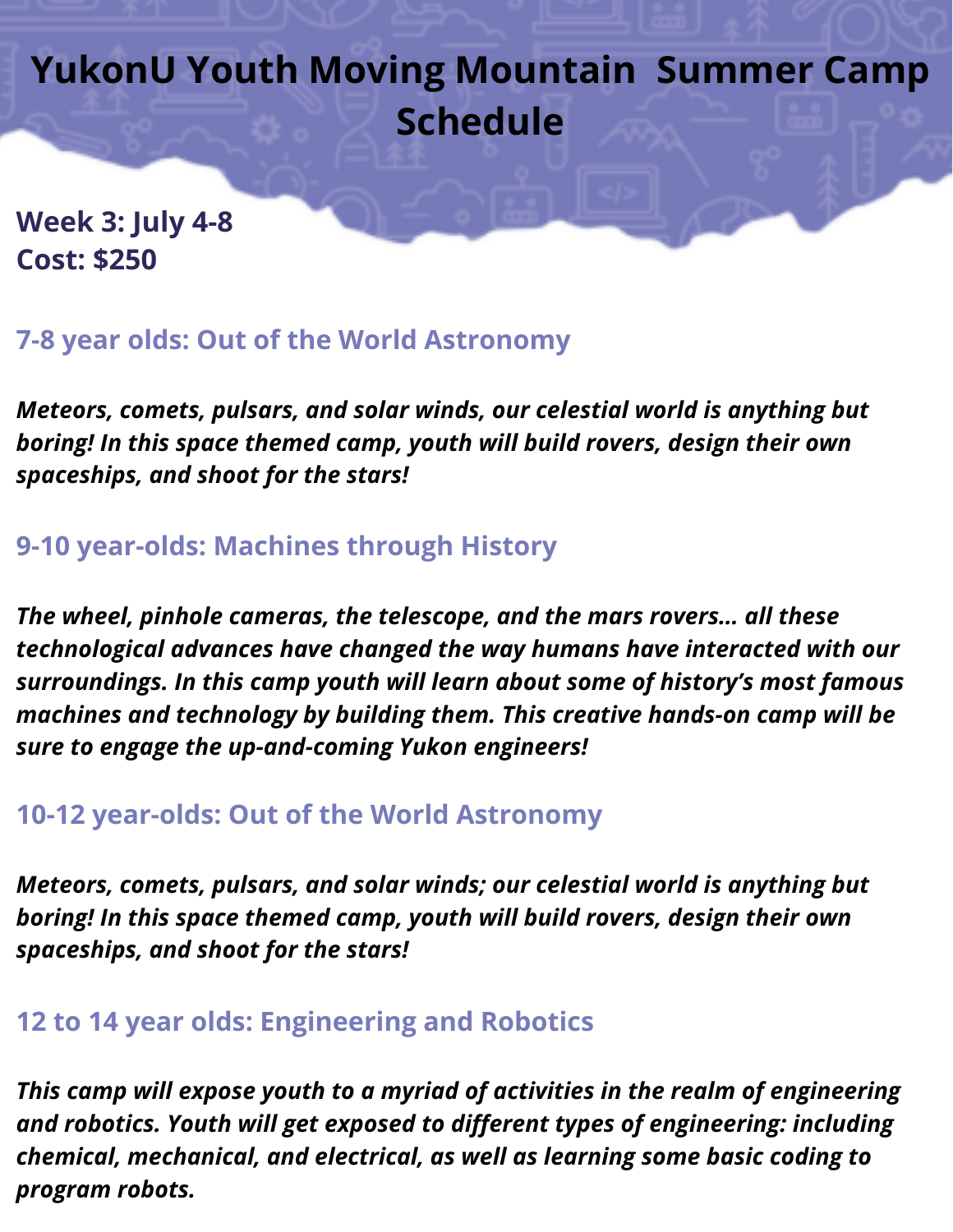**Week 4: July 11-15 (\*there are only three camps running this week)**

**Cost: \$250**

### **6- 7 year-olds: Botany, Biomes, and Bugs!**

*In this camp youth will learn all about the natural world including: microscopic plant cells, the dynamic world of insects, the difference between the boreal forest and a rainforest, and more. Activities will be hands-on; with plenty of opportunities to be outside immersed in nature.*

## **8-9 year-olds: Little Engineers**

*No age is too young when it comes to engineering. Participants in this camp will experience a myriad of activities that highlight the wonderful world of engineering. Activities include making homemade lava lamps, wiring simple circuits, building robots, and everything in-between!*

# **10 -12 year-olds: Lights, Camera, Action!**

*In this camp youth will learn the basics of film making including storyboarding, set-design, filming, and editing. Youth will make stop-animations, use go-pros, build props, and more. This camp will allow youth to bring their unique stories to life through film.*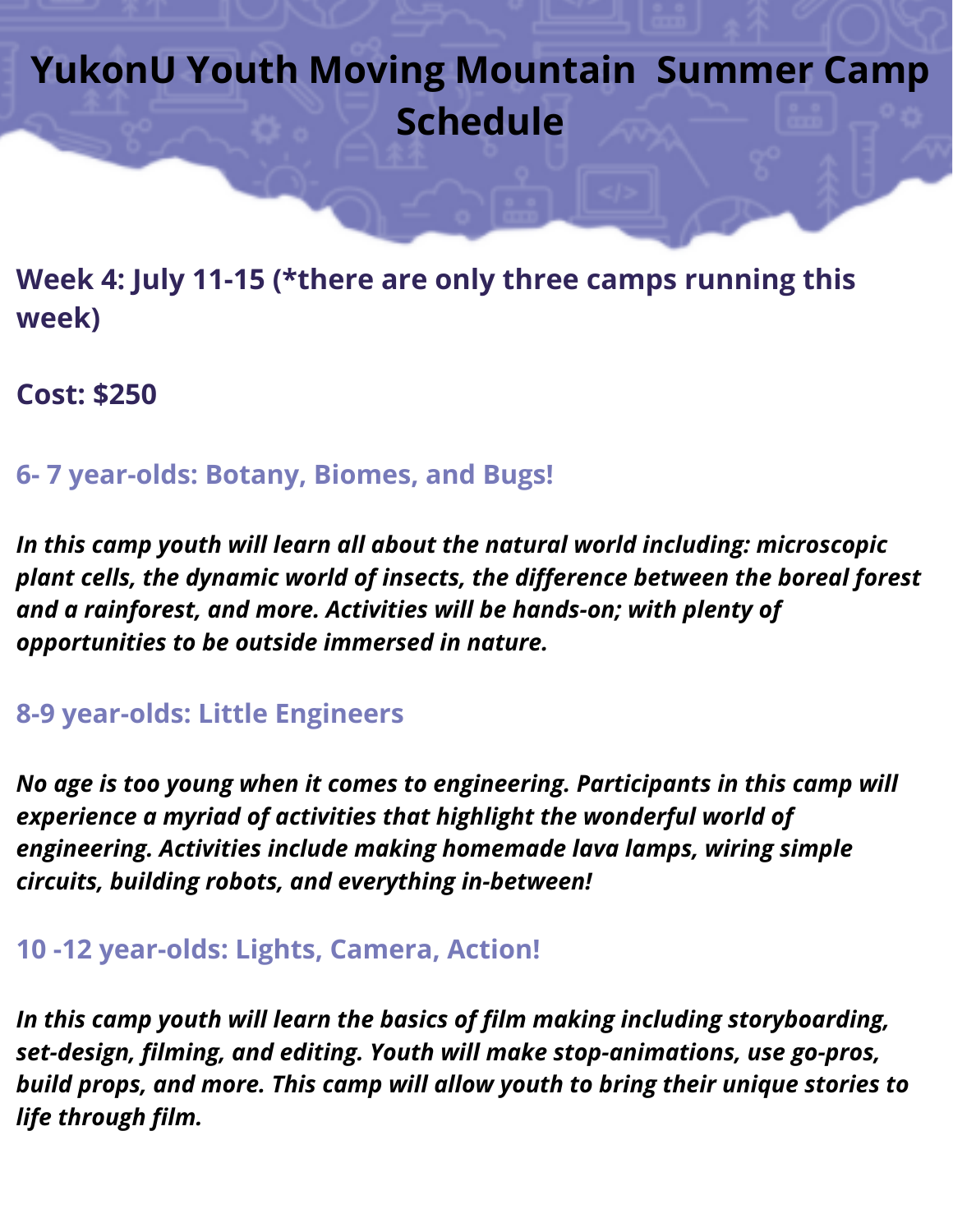**Week 5: July 18-22**

**Cost: \$250**

# **6- 7 year olds: Robot Time: 11110000 10011111 10100100 10010110**

*This camp is all things robotics. Youth will engage in different challenges with several different types of educational robots. There will also be plenty of time for robot themed crafts as well as fun STEM themed outdoor activities.*

## **7-8 year olds: Green Thumbs - Plant Science**

*In this camp kids will learn about the wonderful world of plants. How do plants grow? What is soil science? How can I create an awesome garden?…These and many more questions will be answered! This camp is a three day camp.*

### **9-10 year olds: Ancient Explorers: Rocks, Fossils, and Artifacts**

*Campers will be immersed in the world of geology and anthropology. Campers will take part in fun treasure hunt-like activities that teach them about the earth's crust, dinosaurs, and human history.*

### **10- 12 year olds: Michelin Stars - Culinary Science**

*Cooking and baking require incredible amounts of math and science. In this camp youth will learn to create their own unique dishes including (but not limited to): astronaut ice-cream, glow in the dark jello, and cupcakes that look like earth! This camp will include lots of snacking and activity outside!*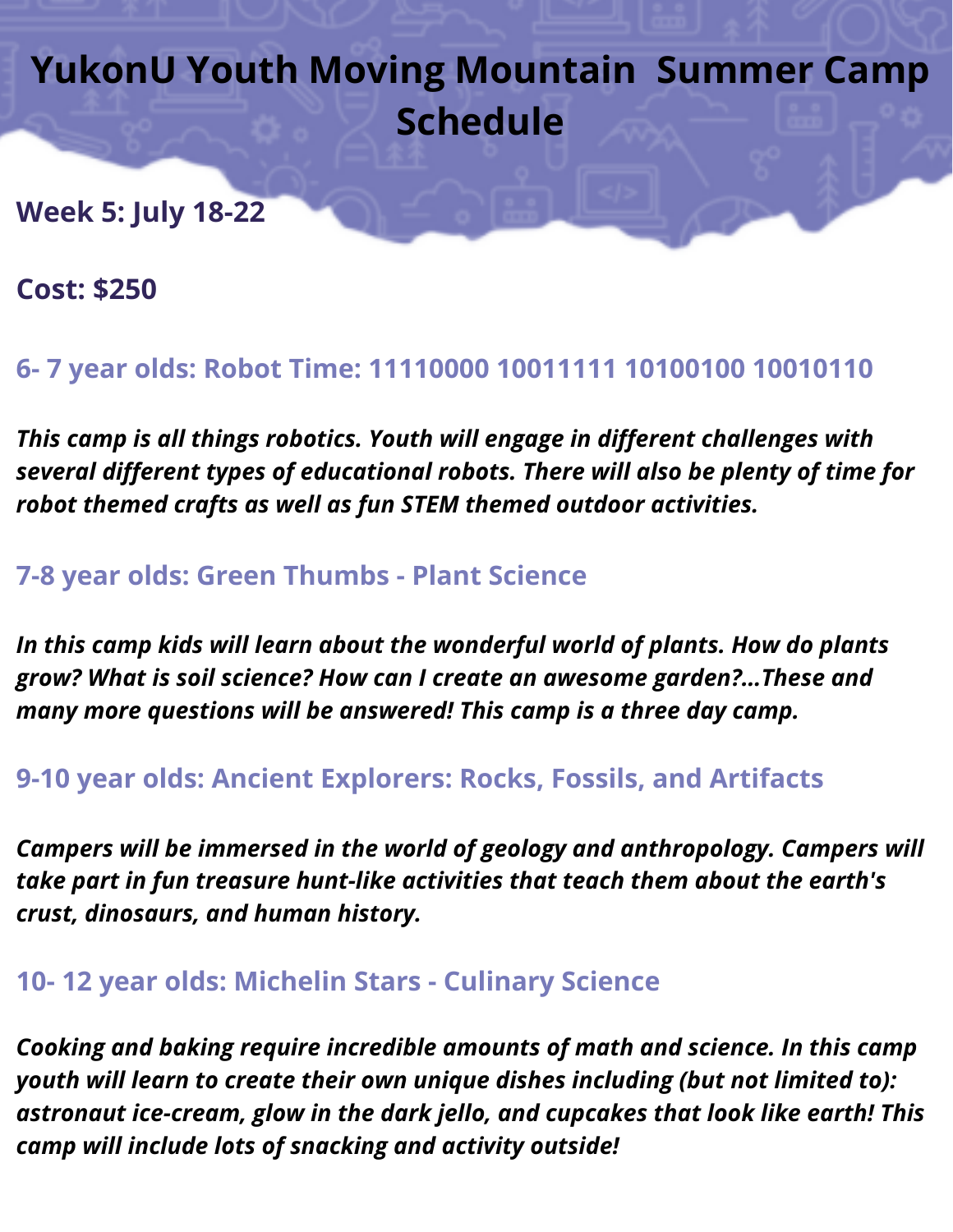**Week 6: July 25-29**

**Cost: \$250**

**7-8 year olds: Slammin' Salmon**

**I***n this camp youth will learn about the biology of salmon, caribou, moose, and other important Yukon Animals. There will be plenty of engaging games, activities, and crafts to teach youth about Yukon's ecology.*

**9-10 year olds: Michelin Stars - Culinary Science**

*Cooking and baking require incredible amounts of math and science. In this camp youth will learn to create their own unique dishes including (but not limited to): astronaut ice-cream, glow in the dark jello, and cupcakes that look like earth! This camp will include lots of snacking and activity outside!*

**10-12 year olds: Ancient Explorers: Rocks, Fossils, and Artifacts**

*Campers will be immersed in the world of geology and anthropology. Campers will take part in fun treasure hunt-like activities that teach them about the earth's crust, dinosaurs, and human history.*

### **14-16 year olds: Try The Trades**

*Youth Moving Mountains is partnering with Skills Canada Yukon and Yukon Women in Trades to introduce campers to a variety of certified Red Seal Trades over the week. From meeting Red Seal tradespeople to getting your hands dirty, campers will explore the world of trades with us.*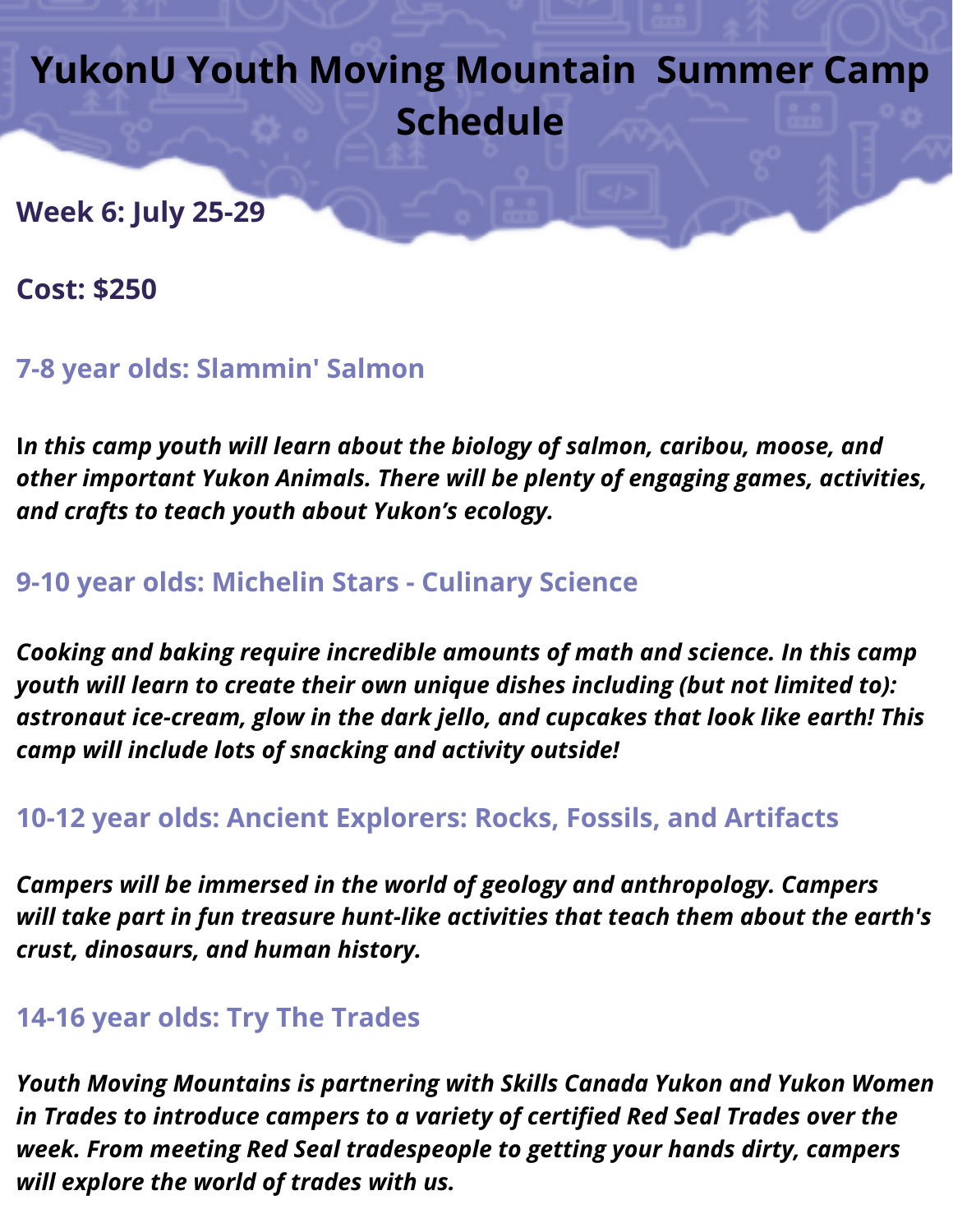#### **Week 7: August 1-5**

**Cost: \$250**

### **7-8 year olds: All-Girls STEM**

*Can't choose? Do it all! This is your chance to try new science experiments, program robots, explore math, and learn to design like an engineer! This all-girls camp encourages girls to ask questions, discover and create in STEM fields.*

### **9-10 year olds:All-Girls STEM**

*Can't choose? Do it all! This is your chance to try new science experiments, program robots, explore math, and learn to design like an engineer! This all-girls camp encourages girls to ask questions, discover and create in STEM fields.*

### **10-12 year olds: All-Girls STEM**

*Can't choose? Do it all! This is your chance to try new science experiments, program robots, explore math, and learn to design like an engineer! This all-girls camp encourages girls to ask questions, discover and create in STEM fields.*

## **14-16 year olds: All-Girls Try the Trades**

*Youth Moving Mountains is partnering with Yukon Women in Trades to introduce campers to a variety of trades from certified Red Seal workers over the course of the week. This is a great opportunity to see if Trades might be the right career for your camper!*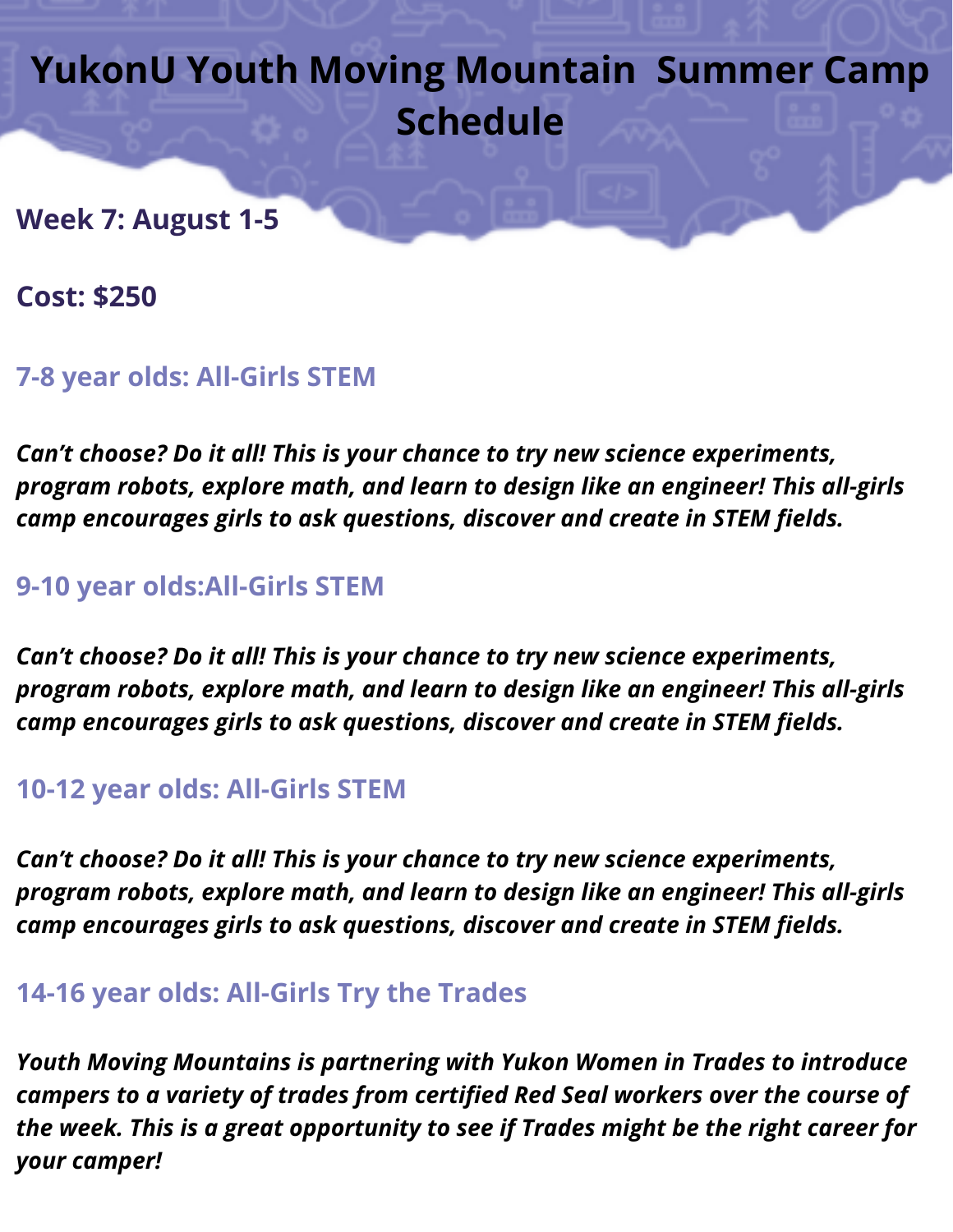**Week 8: August 8-12**

**Cost: \$250**

**6-7 year-olds: Art in Nature**

*Do you think the outdoors is full of Art? In this camp youth will spend time outdoors taking part in a variety of crafts and art that highlight the beauty and ecological concepts found in nature.*

**7-8 year-olds: Ancient Explorers: Rocks, Fossils, and Artifacts**

*Campers will be immersed in the world of geology and anthropology. Campers will take part in fun treasure hunt-like activities that teach them about the earth's crust, dinosaurs, and human history. This camp is a three day camp.*

### **9-10 year olds: Machines through History**

*The wheel, pinhole cameras, the telescope, and the mars rovers… all these technological advances have changed the way humans have interacted with our surroundings. In this camp youth will learn about some of history's most famous machines and technology by building them. This creative hands-on camp will be sure to engage the up-and-coming Yukon engineers!*

### **12-14 year-olds: Carpentry Camp**

*Youth will learn a variety of carpentry techniques in this trades themed camp. These camps will be taught by experts in the carpentry field. This is a great opportunity for youth to be exposed to careers in the trades!*